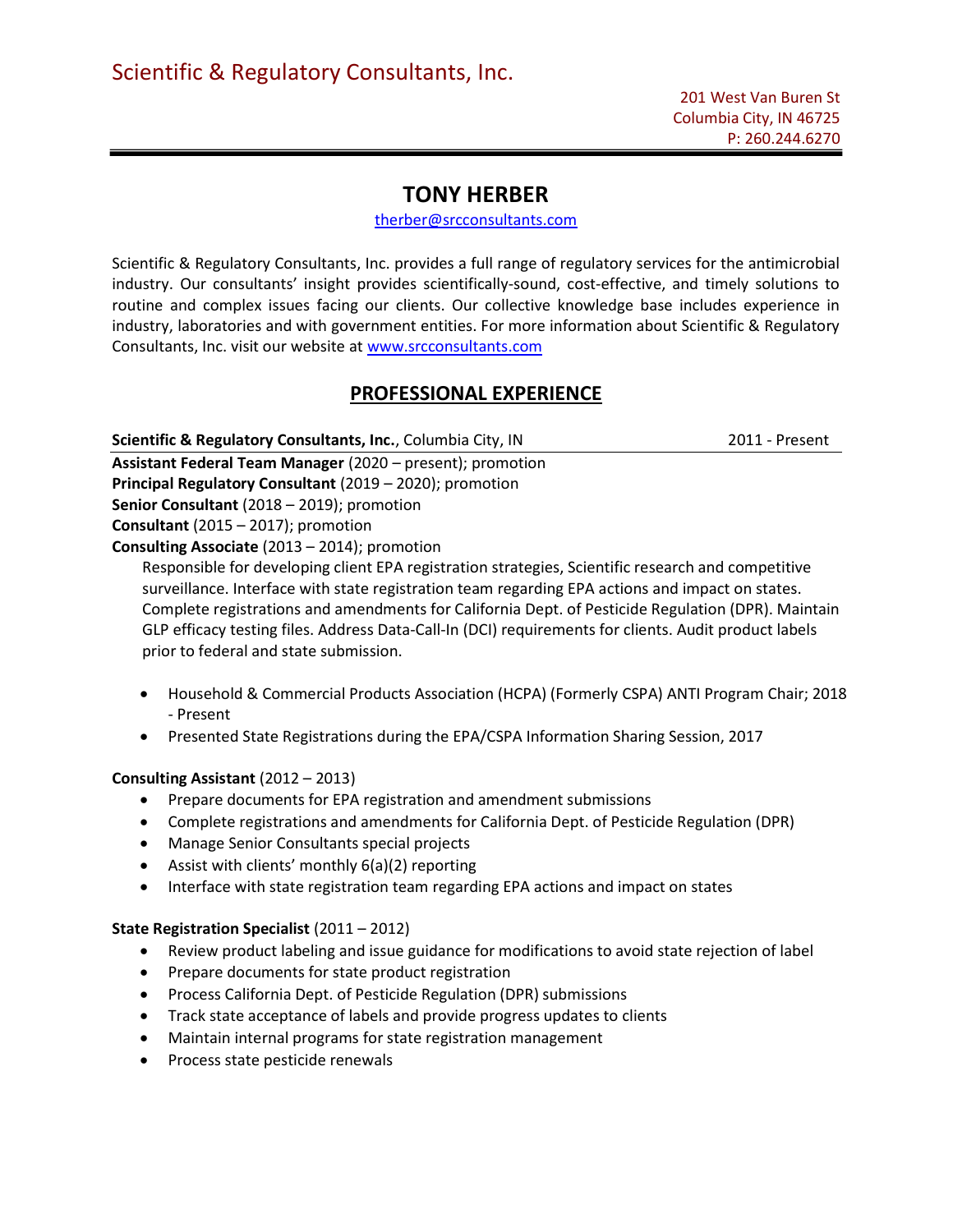- Adjunct Instructor, Department of Chemistry Plan and instruct undergraduate introductory chemistry course in a traditional college setting Design and implement lectures and activities to maximize student engagement Create and evaluate assessments to document student progress Maintain contact with department faculty regarding expectations for course and students Huntington North High School, Huntington, IN 2008 - 2011 Chemistry, Physics, AP Physics Teacher Responsible for creating a learning environment fostering critical thinking skills within the physical sciences in a traditional high school setting Create and implement laboratory experiments, activities, and lectures for students Maintain accurate data/records for 150+ students per term
	- Collaborate with administrators, parents, and teachers to improve student outcomes

## Manchester College (now Manchester University), North Manchester, IN 2007

## Research Assistant

 Researched synthesis and biodegradation of polymers to evaluate potential environmental implications

# EDUCATION

B.S. in Chemistry, Manchester College (now Manchester University), North Manchester, IN; 2008 Certification, Secondary Education (9-12), Manchester College (now Manchester University), North Manchester, IN; 2008

# PROFESSIONAL AFFILIATIONS & Certifications

Volunteer Recognition Award; 12/20, Household & Commercial Products Association (HCPA) American Chemical Society (ACS) American Association of Textile Chemists & Colorists (AATCC)

# CORPORATE PROFESSIONAL AFFILIATIONS

British Chemicals Association (BCA) (Formerly BACS) Center for Biocide Chemistries (CBC) Household & Commercial Products Association (HCPA) International Sanitary Supply Association (ISSA) Personal Care Products Council (PCPC)

# PROFESSIONAL DEVELOPMENT

# U.S. Environmental Protection Agency (EPA)

 Pesticide Program Dialogue Committee (PPDC) Spring Meeting; 05/22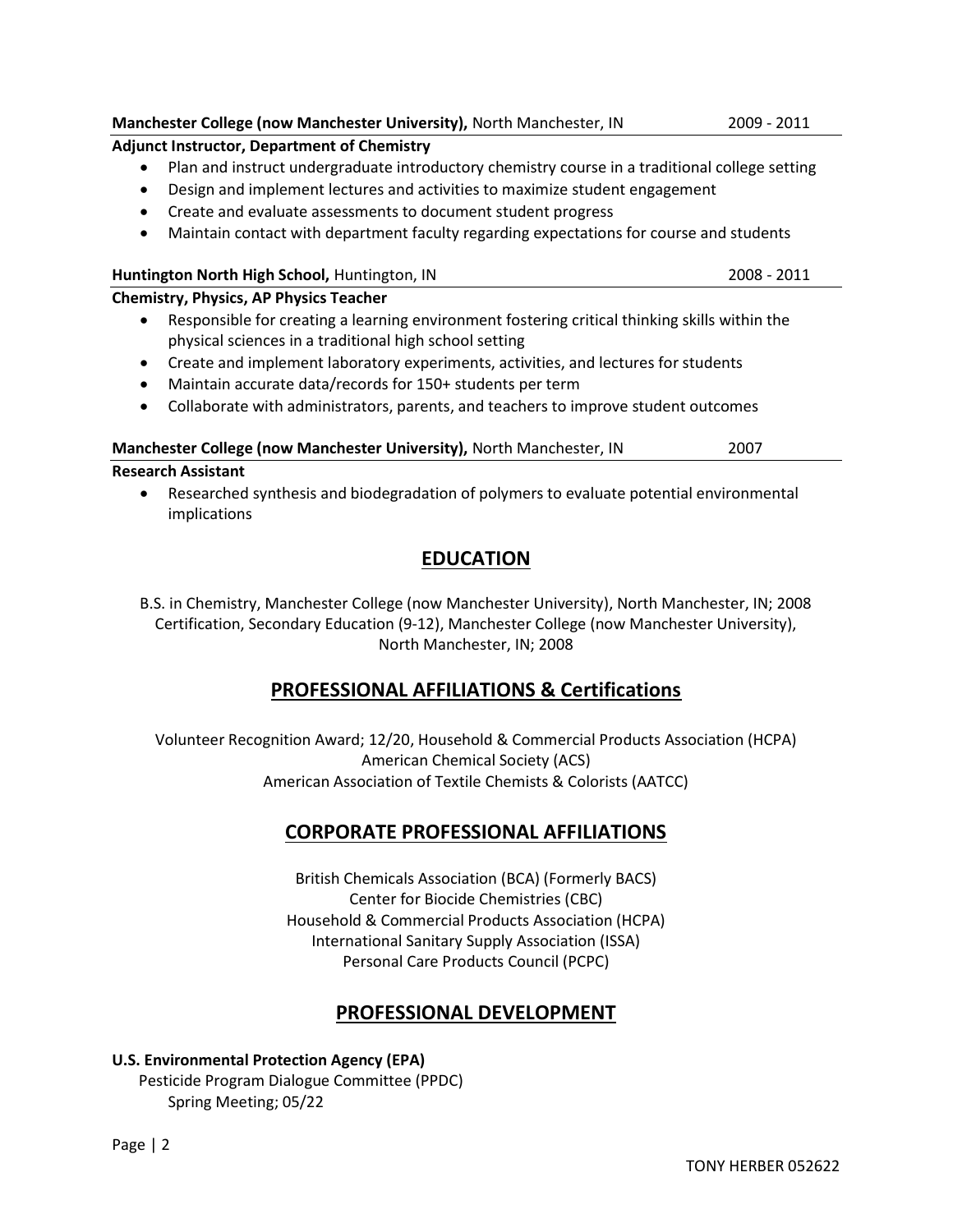Twelfth Antimicrobial workshop; 06/18 EPA/CSPA Information Sharing Session; 06/17 Antimicrobial Data Requirements 40 CFR Part 158, Subpart W: Introduction and Overview; 07/16 Mammalian Toxicology Data Requirements for Antimicrobial Pesticides; 07/16 Environmental Fate & Transport; 08/16 Antimicrobials Used in Cooling Water Systems; 08/16 Eleventh Antimicrobial Workshop; 03/15 PRIA III Meeting; 11/13

### California Department of Pesticide Regulation (CDPR)

CSPA: California Pesticide Regulatory Course 2013 for Consumer Products; 03/13 California Prop 65 Update; 11/12

#### U.S. Food and Drug Administration (FDA)

How to Conduct Effective Quality Audits; 04/17 Regulatory Education for Industry (REdI); Focus on cGMPs & FDA Inspections; 07/15 Final Guidance for Industry: Electronic Source Data in Clinical Investigations (Procedural); 01/14 Food, Drug & Device Facility Inspections: Lessons from FDA, the Minnesota Department of Agriculture, and Industry Teleconference; 11/12

#### Accepted Labels State Tracking and Repository (ALSTAR)

Mid-year Meeting; 04/12

#### Alston & Bird

EPA requirements for Antimicrobials and Treated Articles; 06/20

### American Chemistry Council (ACC)

Biocides Meeting; 05/22, 03/19, 01/19, 11/17, 07/16, 09/15, 09/14

#### American Management Association (AMA)

Mastering Excel PivotTables: How to Crunch the Numbers like an Expert; 01/13 Real Influence: Persuade Without Pushing and Gain without Giving In; 01/13 iPad at Work; Tools for Business Productivity and Time Management; 10/12

#### Association for Professionals in Infection Control and Epidemiology (APIC)

Role of surfaces in the transmission of emerging healthcare-associated pathogens: Norovirus, Clostridium Difficile and Acinetobacter Spp.; 02/12

#### Bergeson & Campbell, P.C.

 FIFRA Hot Topics in Pesticide, Biocides, and Other Agricultural Chemicals Regulation and Litigation; 04/19

Emerging Ingredient Disclosure Requirements and Confidential Business Information; 10/18

#### Cleaning Products US

Annual Conference; 11/16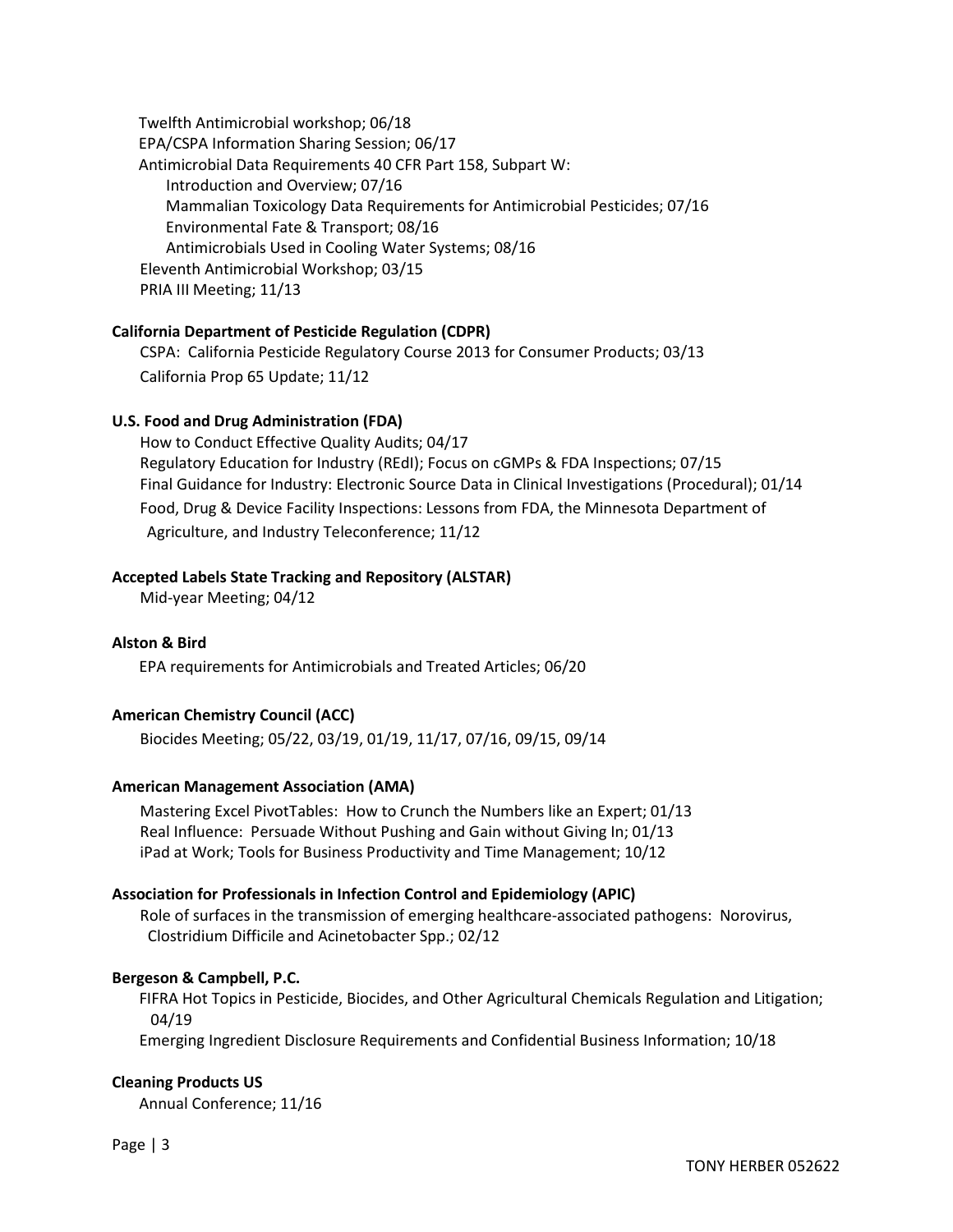#### Compliance4All

 Analytical Method Validation Under Good Laboratory Practices – GLP's; 02/18 Excel Spreadsheets – Step by Step Instructions for Compliance; 05/17

#### Council of Producers & Distributors of Agrotechnology (CPDA)

Inert Ingredient Symposium; 06/13 Maintaining Compliance with Changing Federal Regulations; 04/13

#### ECG, Inc.

Convince Me: Persuasion and Negotiation Training; 08/18

**Executrain** Excel 2010 Tips and Tricks; 10/14

## FDA Strategies, LLC.

FDA's Current Priorities; 08/13

#### Fred Pryor Seminars

Workplace Life Jacket: 7 Tips to Improve Your Work-Life Balance; 05/22

#### Gladieux Consulting

 Better Business Writing – Business Writing Fundamentals; 03/14 Business writing; Skill building; 08/13

#### Global Leadership Network

Global Leadership Summit; 08/20, 08/19, 08/18

#### Global Strategies

An Overview of Brazil's Cosmetic Regulations; 07/13

#### Household & Commercial Products Association (HCPA)

ANTI Program Chair; 2018 - Present Advanced Topics in Product Labeling, Part 1; 02/20 NYDEC Workshop; 09/18 Are you asking what ingredients need to be shared online and on your label, and when?; 03/19 Changes to the Notice of Decision to Register Pesticide Products; 01/19 Discover the New Consumer Product Ingredients Dictionary; 11/17 California Pesticide Registration Course & Boot Camp; 09/17 Prop 65: California's Right to Know Law: Complying With New Warning and Labeling Requirements: Are you Ready?; 10/16 Consumer Product VOC Compliance; 10/14 Industrial & Automotive Products Division Consumer Products Labeling Workshop; 10/14 Learn How to Satisfy Walmart Ingredient Communication Requirements; 09/14 Mid-Year Meeting; 05/22; 05/21, 05/19, 05/18, 05/16, 05/15, 05/14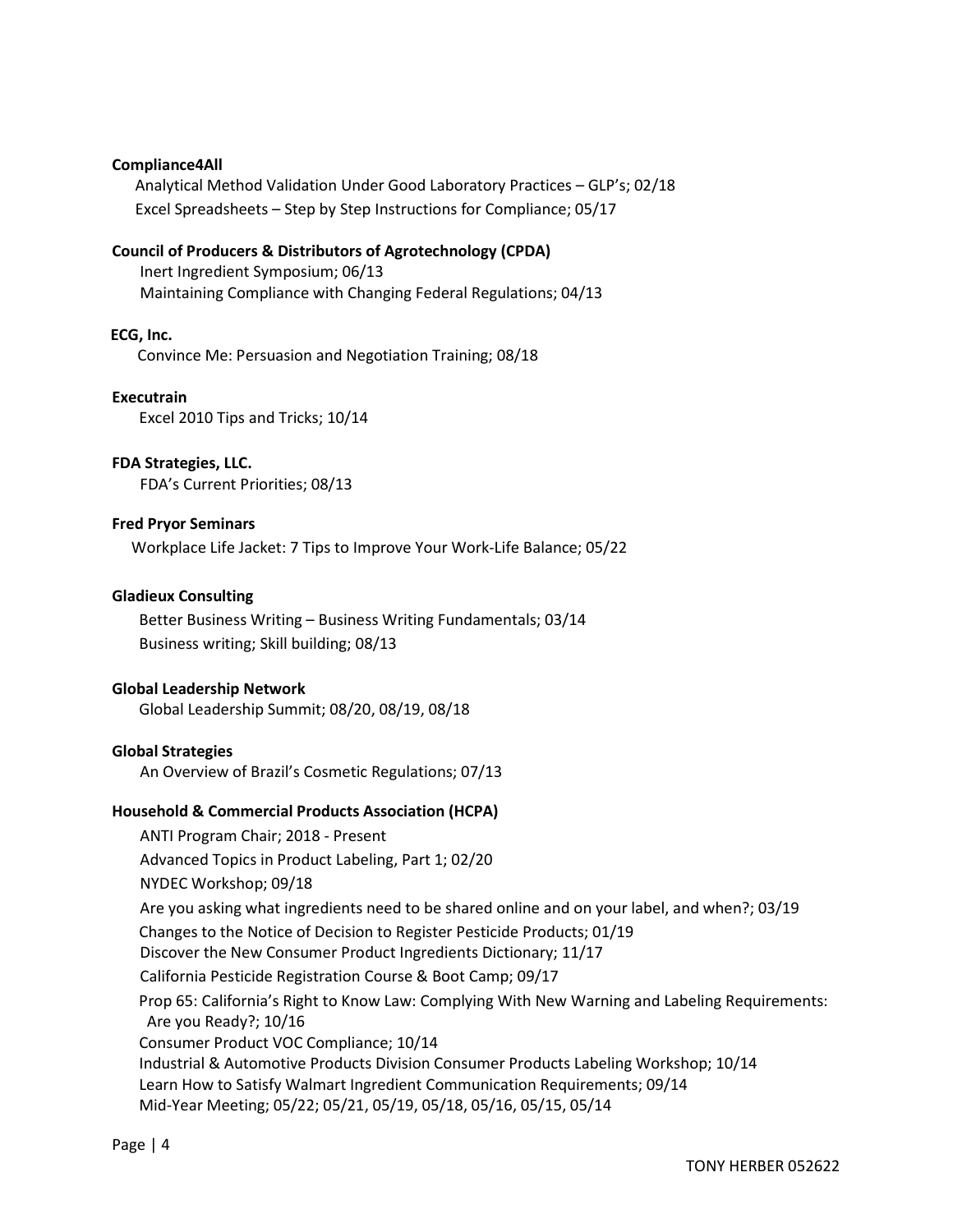CA Pesticide Registration Course; 03/13 Annual Meeting; 12/21; 12/20; 12/19, 12/18, 12/16, 12/15, 12/13 Fundamentals of Household Formulations; 11/12 Fundamentals of Industrial & Institutional Formulations; 11/12 Fundamentals of Surfactant Types; 10/12 US Pesticide Regulation Overview; 09/12

### Indiana University – Purdue University – Fort Wayne (IPFW)

 Professionalism and Etiquette for Business; 10/17 The Building Blocks of Effective Messages; 08/17

#### Institute for In Vitro Sciences (IIVS)

An In Vitro Ocular Hazard Testing Strategy for EPA Registered Antimicrobial Cleaning Products; 11/12

#### International Sanitary Supply Association, Inc (ISSA)

Antimicrobial Workshop; 03/21, 04/21

#### The International Center

Understanding Japanese Business Culture; 02/13

#### Lewis Way Leadership Development

Communication and Public Speaking; 09/21 Diversity Training; 07/20

#### M4 Global Consulting LLC

Mexican Chemical Regulation; 08/20

#### The Microbiology Network

Review of Microbiological Involvement in Product Recalls; 02/12

#### National Training Seminars

 The Essentials of Credibility, Confidence, and Composure; 06/15 8 Steps for Highly Effective Negotiation; Letting the Other Person Have Your Way; 04/15 How to Facilitate Meetings Effectively; 02/15 Business Writing Essentials: Make Your Point Clearly & Concisely; 02/15 Mastering Microsoft Excel Macros; 06/14

#### Regulatory Affairs Professionals Society (RAPS)

Raising the Regulatory voice – Persuasive Framing; 01/18

#### Reglaw Regulation Week Broadcast

OSHA – Hazard Communication Standard; 10/13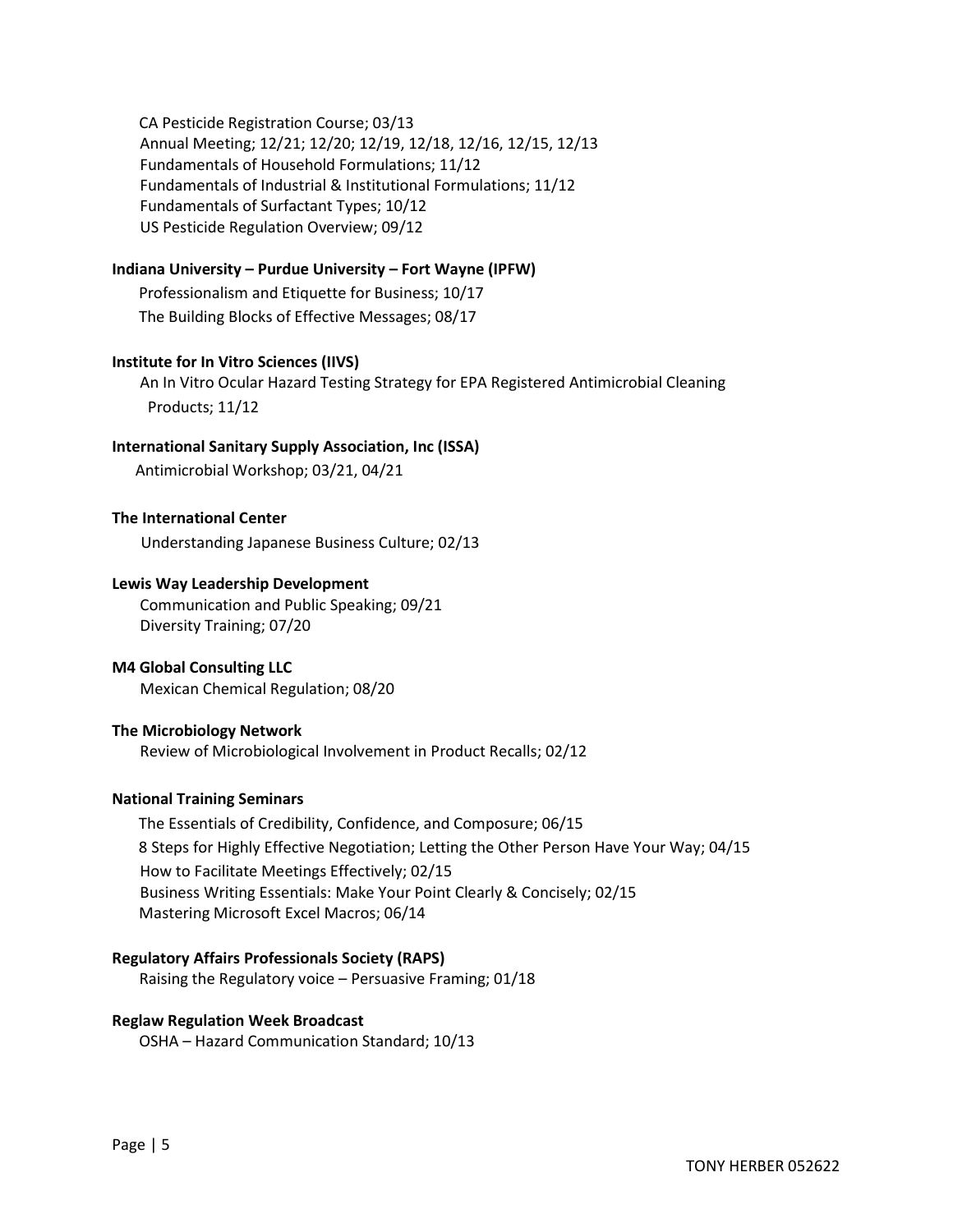#### Scientific & Regulatory Consultants, Inc.

 Anti-Bribery; 09/20 Child Resistant Packaging; 01/19 NSF Overview; 02/16 NOA (Notice of Arrival); 06/15 CRP (Child Resistant Packaging); 05/14 Market Label Review; 03/14 How to Manage Priorities & Time; 08/13 6(a)(2) reporting guidelines; 09/12

### The Scientific Consulting Group

ECOTOX Knowledgebase Webinar; 05/22

#### Smith & Co. Consulting, Inc.

 Advanced GLP Training; 09/20 GLP Data Integrity; 09/20 GLP Refresher Training; 09/20 cGMP Training; 10/19

#### Society of Quality Assurance (SQA)

Basic Training: Good Laboratory Practices; 09/15 Assessing Compliance in a Cloud Computing Environment; 06/15 The US EPA Agricultural Field Trials – An Overview; 06/14 The EPA Inspection Process and Discussion Points Webinar; 02/14

#### Steptoe & Johnson LLP

 Best Practices in FIFRA Data Compensation; 03/21 Threshold of Toxicological Concern; 01/19

#### Washington Legal Foundation

FDA Goes Astray on Device Oversight: Proposed Guidance on 510(k) Review, Adverse Events Reporting, and Results; 10/13

#### Webber Training

Decontamination of High-Touch Environmental Surfaces in Healthcare: A Critical Look at Current Practices and Newer Approaches; 08/13 Infection Prevention and Social Change; 01/13 Microfibre Cleaning in Healthcare: Is It Really All It Is Cracked Up to Be?; 12/12 Surface Disinfection and Microbial Resistance; 12/12

#### West Coast Quality Training (Pacific Rim Consulting)

GLP Training (2 days); 09/13